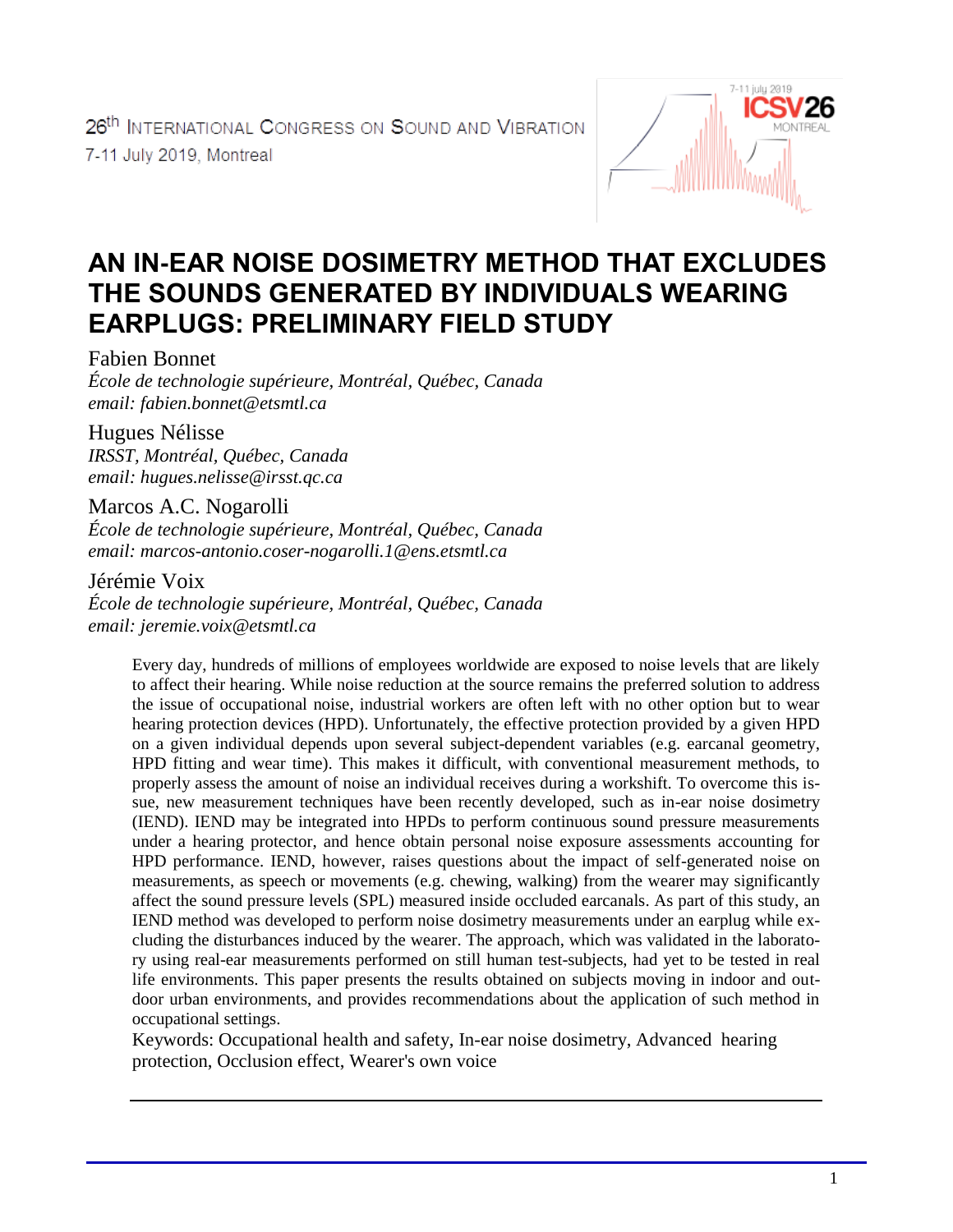### **1. Introduction**

Personal noise exposure measurements aim to assess the amount of noise exposure for a person, usually a worker, to ensure this amount complies with the exposure limits set by a given legislation. One way of monitoring the level of exposure is a personal body-worn dosimeter, which provides the convenience of continuous monitoring at the location of the individual. Personal noise dosimeters are particularly useful when individuals are required to move frequently during their work shift or when the acoustic environment of the workplace is hardly predictable, since such variables cannot be taken into account with standard sound level meter measurements. These devices are usually attached to the wearer's shoulder to measure the noise levels close to the ears. Though adequate, this location does not always counter the effect of microphone placement, particularly for directional sound fields [1]. Also, the measured sound pressure levels (SPL) may not represent the ambient noise correctly if influenced by the wearer's voice [2], [3]. And furthermore, the accuracy of personal noise dosimeters is compromised when hearing protection devices (HPDs) are worn as the attenuation provided by the HPD (which should be subtracted from the ambient noise levels) can show large variations and uncertainties [4]. Such uncertainties both in the ambient noise levels and in the HPD's effective attenuation make it difficult to accurately determine the actual noise exposure received by a given worker wearing HPDs.

Systems that continuously monitor an individual's noise exposure under the HPD [5]–[8] show promise to remedy these issues. By measuring personal noise exposure directly inside one's occluded earcanals, these may finally provide a clear answer to the pressing question "Is this worker properly protected against noise?" But to do so, the influence of wearer-induced sounds on in-ear noise dosimeter measurements needs to be considered, since the SPLs measured under HPDs may be significantly affected by noise emitted by the wearer. This is particularly true when earplugs are worn, as the socalled occlusion effect (OE) is known to amplify most sounds originating from the wearer, especially at low frequencies. Such sounds, which will be further referred to as wearer-induced disturbances (WIDs), may result from shouting, speaking, singing, coughing or sneezing, but softer sounds associated with chewing, walking, scratching, sniffing, or swallowing may also contribute to the measured SPLs in low ambient noise environments. Besides, research has previously shown that the risk of hearing loss inherent to self-generated noise can be less than that of external noise due to inhibition mechanisms occurring both in the middle ear [9], [10] and at the neuronal level [11]. Moreover, the OE tends to amplify nonphysiological noise emanating from the interaction between the measuring instrument and the wearer, such as rustling and thumping noises (often referred to as microphonics) one hears when tapping the earpiece's cord or when the cord brushes against something. Thus, it is of clear interest to measure the average noise exposure excluding the noise induced by the wearer, especially when earplugs are worn. In a previous paper [12], a low computational method was presented to perform inear noise dosimetry under an earplug while excluding WIDs. This method showed good results in laboratory settings involving 14 still participants [12], but should be implemented in the field for further validation. This paper describes preliminary results obtained on moving subjects in indoor and outdoor urban environments to better represent the conditions encountered in typical occupational settings. The method [13] and parameters are presented in the second section. The new results emerging from urban settings are depicted in the third section, together with the experimental setups used. These new results are discussed in the fourth section, which provides recommendations with regard to the application of such method in typical industrial workplaces.

### **2. Method**

#### **2.1 Description**

The proposed methodology uses a dual-microphone earpiece, illustrated in [Figure 1.](#page-2-0) An in-ear microphone (IEM) connected to a probe-tube measure the sound pressure under the earplug, while an out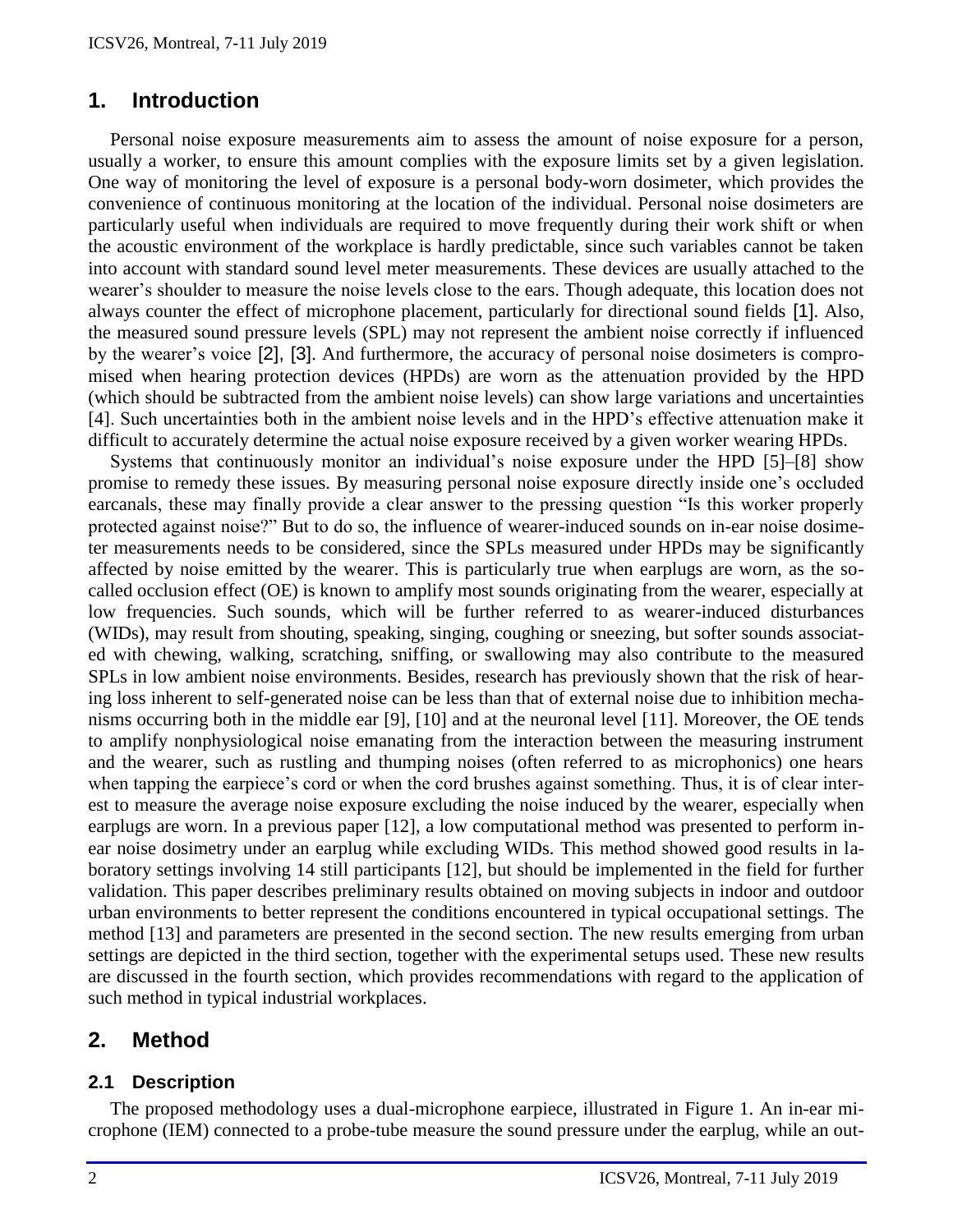er-ear microphone (OEM) measures the sound pressure outside the ear. Although the earpiece can support various types of eartips, the results presented in this paper were obtained using double-flanged silicone eartips, chosen for its easy insertion. A method is proposed to detect and exclude WIDs for dosimetry purposes. The method is based on the following principle: when the sound pressure level measured inside the ear is due to surrounding noise, a strong correlation exists between the two microphone signals as sound simply travels from the OEM to the IEM through the earplug. When the IEM's signal is perturbed by WIDs, such as speech, this correlation drops within the frequency range of the disturbance signal.



<span id="page-2-0"></span>

A classical tool to measure the correlation between two signals at specific frequencies is the coherence function  $\gamma^2$  [14]. It is defined as:

$$
\gamma^{2}(f) = \frac{|S_{0I}(f)|^{2}}{S_{00}(f) S_{II}(f)}
$$
(1)

where  $S_{OO}(f)$  is the autospectrum of the time signal  $o(t)$  measured by the OEM,  $S_{II}(f)$  is the autospectrum of the time signal  $i(t)$  measured by the IEM, and  $S_{0I}(f)$  is the cross spectrum between the two signals  $o(t)$  and  $i(t)$ . Coherence  $\gamma^2(f)$  measures the degree of linear relationship between the two signals at any given frequency or band center frequency, on a scale from 0 (*o(t)* and *i(t)* are uncorrelated) to 1 (*o(t)* and *i(t)* are fully correlated).

For a given time-frame *i*, it is possible to calculate the coherence function at specific frequencies and to average it across the desired frequency range. The indicator *Δ* is defined here and expressed as follows:

$$
\Delta_{i} = -10 \log_{10} \left( \frac{\sum_{f_p = f_{\text{min}}}^{f_p = f_{\text{max}}} \gamma_i^2(f_p)}{N} \right)
$$
 (2)

where  $f_{\text{min}}$  and  $f_{\text{max}}$  are the lowest and highest bands of the desired frequency range to be determined, and N is the number of frequency bands within this range.  $\Delta_i$ , a positive number expressed in dB, approaches 0 when the two microphone signals are highly coherent between  $f_{\text{min}}$  and  $f_{\text{max}}$ , over time frame *i*. The values of  $f_{\text{min}}$  and  $f_{\text{max}}$  should be representative of the disturbing signals to be detected (e.g., speech). Also, Eqs. (1) and (2) should be implemented as fractional band calculations, since it was found that computing *Δ* from narrow band values decreased detection performance as it gave too much weight to higher frequencies.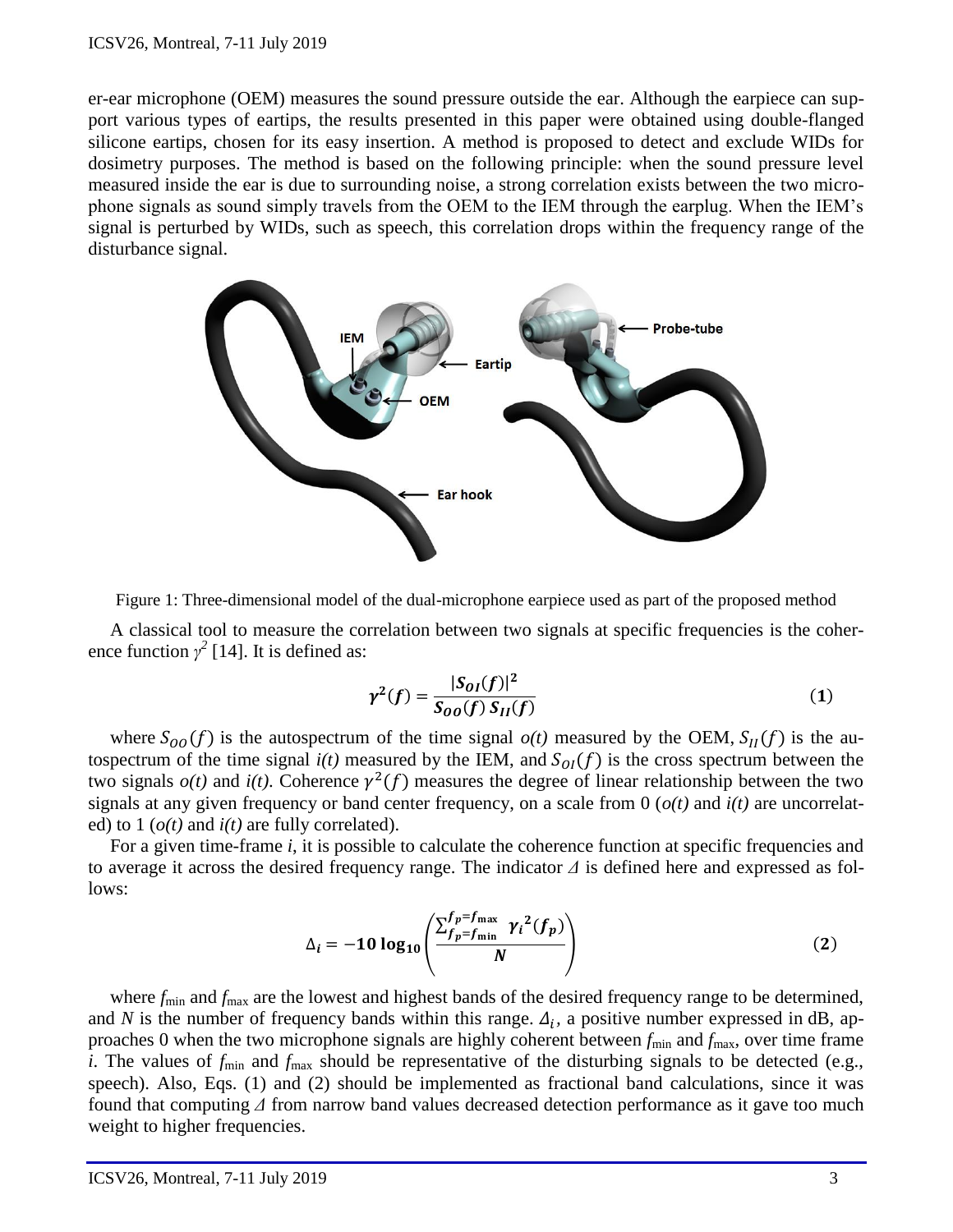$\Delta$  should be computed for every time frame of duration  $\Delta T$  (e.g., at every 0.5 s), and compared to a threshold value  $\Delta_{th}$  above which it is assumed a substantial part of the signal measured by the IEM consists of noise contributions from the wearer. When  $\Delta_i < \Delta_{\text{th}}$ , the impact of WIDs on the sound pressure received by the IEM is negligible, which implies that:

$$
L_{\text{IEM},i}^*(f) \approx L_{\text{IEM},i}(f) \tag{3}
$$

where  $L_{IEM,i}(f)$  is the SPL measured inside the occluded ear during time frame *i*, and  $L_{IEM,i}^*(f)$  is the SPL that would be measured in the absence of WIDs. When  $\Delta_i > \Delta_{\text{th}}$ ,  $L^*_{\text{IEM},i}(f)$  can be estimated using two different methods:

1.  $L_{IEM,i}^*(f)$  computed assuming earplug attenuation remains constant during WIDs:

$$
L_{\mathrm{IEM},i}^*(f) \approx L_{\mathrm{OEM},i}(f) - \mathrm{NR}_{\mathrm{tmp}}(f) \tag{4}
$$

where  $L_{\text{OEM},i}(f)$  is the SPL measured by the OEM during time frame *i*,  $NR_{\text{tmp}}(f)$  is the estimated noise reduction (SPL difference between OEM and IEM) measured when the " $\Delta < \Delta_{\text{th}}$ " condition was last met, i.e. the last time no WIDs were detected. This approach is particularly adapted for WIDs that increase the SPL inside the ear but barely make any difference to SPL measured outside the ear by the OEM (swallowing, breathing, microphonics, etc.). This method is more adapted to low to medium noise environments as such WIDs, hereafter referred to as "low-level WIDs", typically hardly contribute to the IEM's signal in high noise environments.

2.  $L_{\text{IEM},i}^*(f)$  approximated assuming ambient noise levels remain constant during WIDs:

$$
L_{\text{IEM},i}^*(f) \approx L_{\text{tmp}}(f) \tag{5}
$$

where  $L_{\text{tmp}}(f)$  is the SPL measured by the IEM when the " $\Delta < \Delta_{\text{th}}$ " condition was last met (i.e. the last time no WIDs were detected), or when  $L_{\text{IEM}}^*(f)$  was last estimated using Eq. (4). This approach is particularly suited for WIDs that significantly affect the levels measured by the OEM. Such WIDs, hereafter referred to as "high-level WIDs", typically include all vocal WIDs (speech, cough, throat clearing, etc.) as well as the noise resulting from whistling or some shocks to the earpiece. This method is not adapted to low noise environments in which the wearer's physiological noise (breathing, heartbeats, etc.) contribute continuously to the sound pressure inside the earcanal, hence making it difficult to meet the " $\Delta < \Delta_{\text{th}}$ " criterion even for short periods of time.

These two methods should be used together as each is adapted to a specific type of WIDs, which implies that a strategy should be found to distinguish low-level WIDs from high-level WIDs. The most obvious characteristic to help differentiating between the two is the in-ear SPL generated by the corresponding signals. Indeed, high-level WIDs such as speech are likely to generate higher in-ear SPLs than low-level (and non-vocal) WIDs. Hence, a simple way to distinguish high-level WIDs from lowlevel WIDs is to consider a threshold level  $L_{th}$  below which no high-level WIDs can theoretically occur. The in-ear SPL in the frequency range of interest is defined as:

$$
L_{i} = 10 \log_{10} \left( \sum_{f_{p} = f_{\min}}^{f_{p} = f_{\max}} 10^{\frac{L_{\text{IEM},i}(f_{p})}{10}} \right)
$$
 (6)

To be consistent with Eq. (2), the in-ear SPLs and threshold value  $L_{th}$  are compared within the same frequency range used to calculate  $\Delta$  ( $f_{\text{min}} < f < f_{\text{max}}$ ). Whenever  $L_i > L_{\text{th}}$ , any detected WID is con-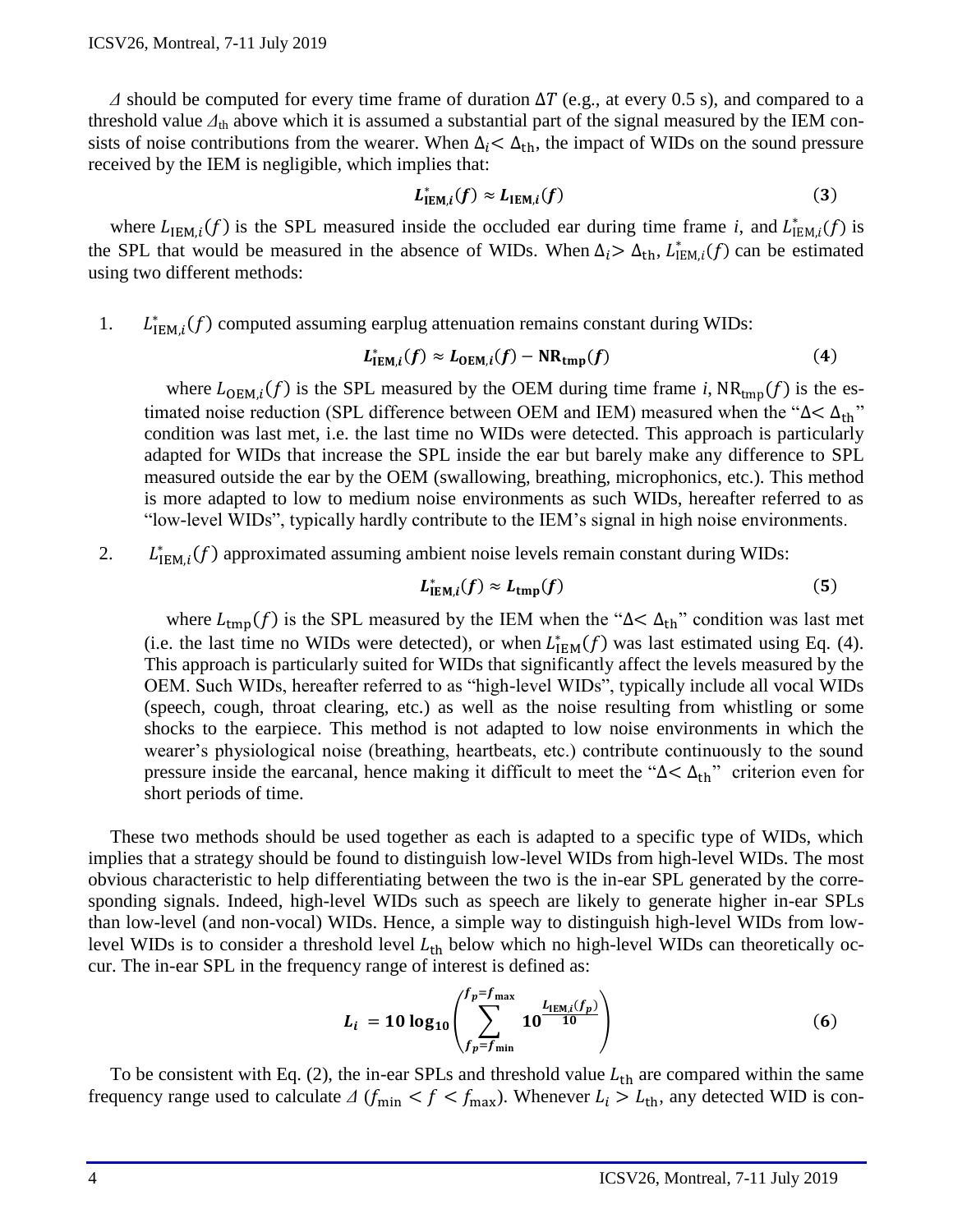sidered as "high-level" (i.e. having a significant impact on  $L_{OEM,i}(f)$ ), which implies that method 2 should be used rather than method 1.

### <span id="page-4-2"></span>**2.2 Parameter values**

The method's parameters were optimized using the previous laboratory data [12], and are given in [Table 1.](#page-4-0) These values were found to effectively exclude the WIDs of individuals who remained seated in a reverberant chamber [12]. Such WIDs include: voice sounds (speech, cough, etc.), whistling, chewing, sniffing, swallowing, microphonics, scratching one's face and some shocks to the earpiece.

<span id="page-4-0"></span>Table 1: Optimized parameter values selected for the proposed method, where "hangover" refers to a built-in latch mechanism which holds the WID active decision for one sample or more before and/or after detection

| <i>J</i> min<br>(Hz) | / max<br>(Hz) | $\Delta$ th<br>dB) | $L_{\rm th}$<br>(dB) | (S) | $\boldsymbol{N}$ | <b>Hangover</b> scheme                                                                                                                                                                                       |
|----------------------|---------------|--------------------|----------------------|-----|------------------|--------------------------------------------------------------------------------------------------------------------------------------------------------------------------------------------------------------|
| 200                  | 250           | 0.75               | 60                   | 0.3 |                  | Treat any time frame that precedes or follows a time<br>frame for which the " $\Delta < \Delta_{\text{th}}$ " condition is met as if it<br>satisfies the " $\Delta < \Delta_{\text{th}}$ " condition itself. |

# **3. Preliminary results in real life settings**

The present detection method shows good performance results in laboratory conditions [12]. For a more complete validation, it is essential that the method and algorithms be tested in real-life situations. While a full real-life performance assessment was beyond the scope of this study, the authors were able to collect real-ear measurements in urban environments using the Auditory Research Platform 3 (ARP3). This platform [15], developed by the NSERC-EERS Industrial Research Chair in In-Ear Technologies (CRITIAS), was used together with a 4-channel sound card and is shown in [Figure 2.](#page-4-1) Such measurements allowed testing not only the effects of higher amplitude body movements (e.g. walking), but also the effects of outdoor-specific environmental factors on the measured levels.

<span id="page-4-1"></span>

Figure 2: Picture showing the apparatus used for real life testing. The earpieces connect to the ARP3, which is connected to a battery pack providing about 2 hours of autonomy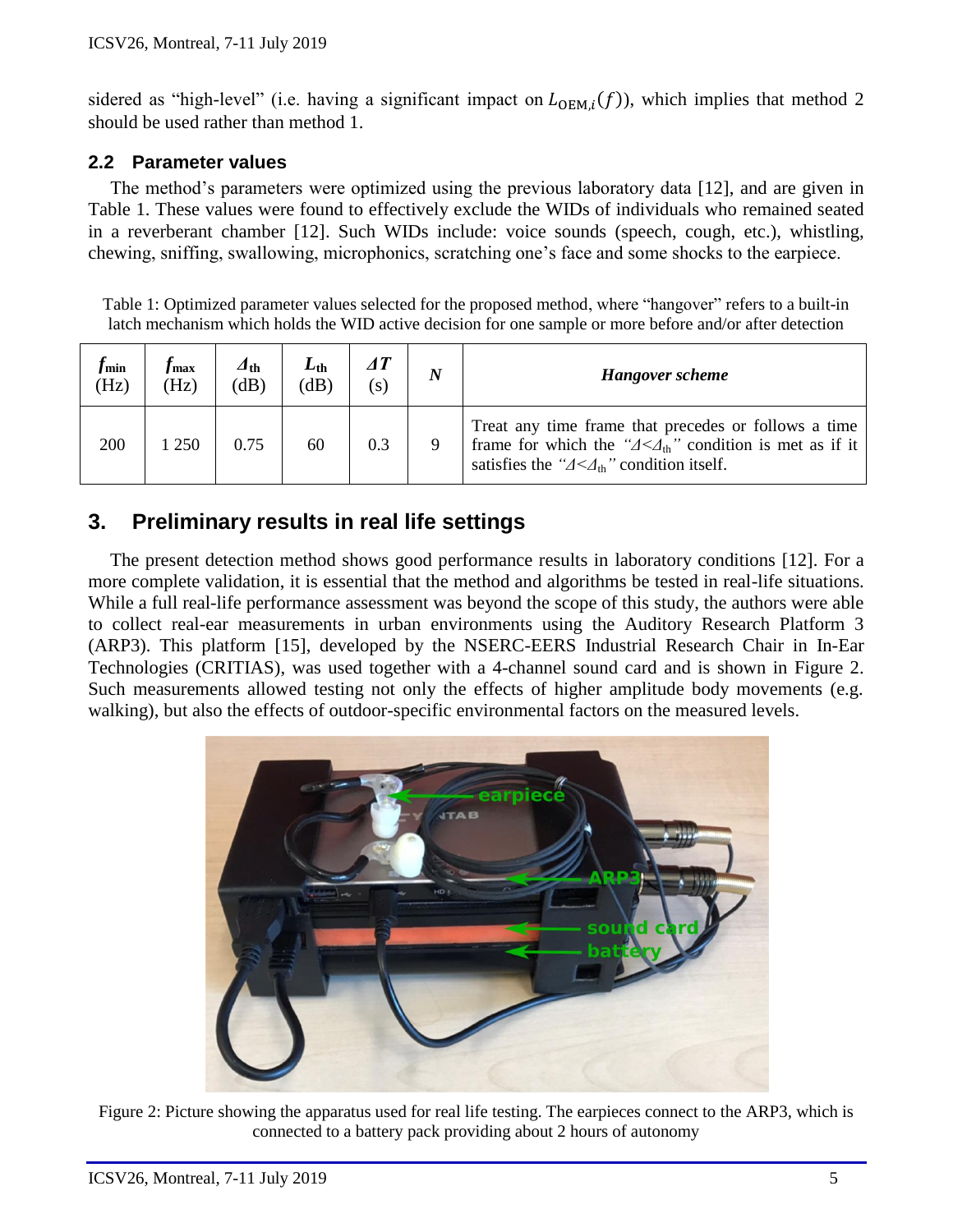#### **3.1 Results from indoor measurements**

In the laboratory, results were obtained with the subjects seated and the signal conditioning box resting on a support next to them. To provide a baseline for comparison, these conditions were first replicated in a real-life indoor environment. The method was tested in an indoor noisy shopping mall where the wearer remained seated, with the recording platform resting on a table aside. The WIDs tested were the ones mentioned in section [2.2.](#page-4-2) The results were similar to those obtained in the laboratory.

In industrial workplaces, not only the recording platform shall be worn by the wearer, but the latter may also need to move around with it. This inevitably brings new factors into play, such as noise from footsteps. Indeed, walking with occluded earcanals tends to amplify the wearer's footsteps through bone conduction and induce significant noise levels under the hearing protector, while having a limited impact on the OEM. Data were collected to assess the effect of footsteps' noise on the IEM, and find out whether these disturbances were detected by the proposed method and algorithms. For a worst case test-scenario, the user was wearing boots with thick, rigid soles as these should induce higher bone conduction noise than lighter shoes and are more representative of the safety boots currently worn in the workplace. For a user walking continuously in a quiet environment, the in-ear SPLs were found to range from 45 to 70 dBA over time frames of 0.3 seconds, which corresponds to a range of approximately 48—73 dB for the parameter *L.* As for the parameter *Δ*, it was found to stay well above the 0.75 dB threshold and to drop only when the wearer stopped walking. As a result, footsteps are generally detected by the present method and seem to lie somewhere in between high-level and low-level WIDs, if the parameters values of [Table 1](#page-4-0) are used.

Such measurements also confirmed the impact of microphonics on the results. Movements from the microphone's electrical cords tend to generate noise under the HPD (55<*L*<75), and such movements are usually originated by the wearer. Hence, mobile wearers are more likely to cause microphonics. To limit the impact of microphonics, all measurements presented in this section were made with the cords scotch-taped to the wearer's earlobe, in addition to the ear hooks visible in [Figure 1.](#page-2-0)

#### **3.2 Results from outdoor measurements**

A few measurements were also made in outdoor urban environments, with the user standing nearby constructions sites and holding the ARP3 recording platform. The wearer performed all the actions mentioned in section [2.2,](#page-4-2) in addition to walking. As compared to indoor environments, only one major difference stood out, and it relates to the effects of wind on the results. Indeed, it was observed that strong gusts of wind may have a significant impact both on the OEM and the IEM. And while the first one seemed easy to resolve, the second one may be slightly more problematic.

The effect on the OEM relates to some rumble noise resulting from the direct impact of wind on the microphone's membrane. This is due to the earpiece's design, which exposes the microphone membrane to environmental factors, but a different design may have avoided this by hiding the membrane further inside the earpiece's body. This can be easily done, for example, by using a probed microphone, just like for the IEM, except that the probe tube would connect to the external end of the earpiece. In this study, this problem was solved by applying a thin wind screen on top of the OEM.

The effect on the IEM refers to the bone-conduction noise the microphone may experience when the wind hits the earpiece and the wearer's head. Because such bone-conducted wind noise (BCWN) events do not affect the OEM, they necessarily lead to a drop of coherence between the two microphones, and were found to be often identified as WIDs by the present method. For typical wind speeds (between 15 and 40 km/h), the impact on the IEM generally lied below the threshold of 60 dB, meaning that BCWN fell into the category of low-level WIDs. On more windy days (wind speeds from 50 km/h), however, it was found that BCWN could largely exceed that threshold (*L>*70), hence falling into the category of high-level WIDs.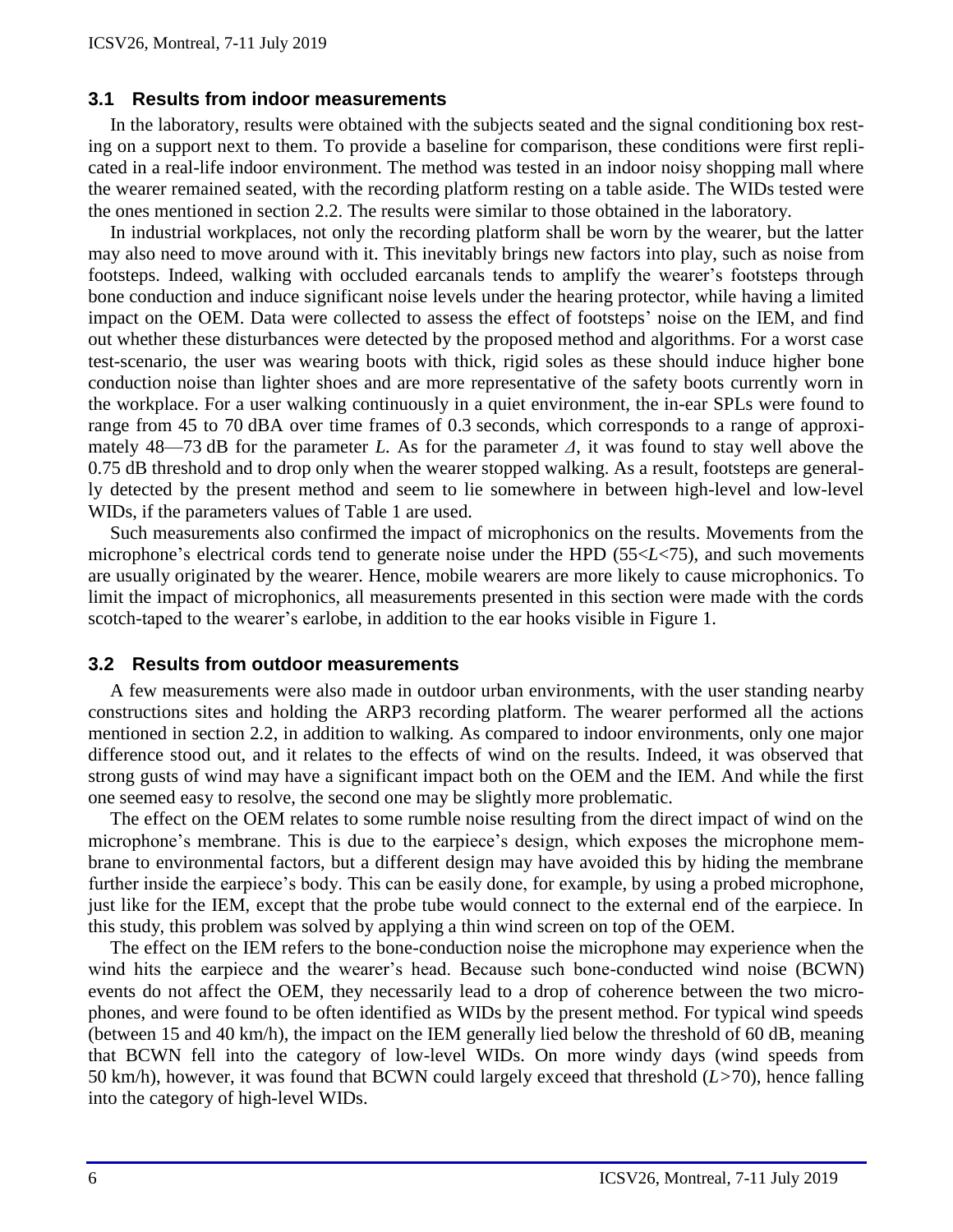## **4. Discussion**

One of the downsides of the present method is that, if high-level WIDs happen continuously for long periods of time, it will be assumed that  $L_{\text{IEM}}^*(f)$  remains constant and equals  $L_{\text{tmp}}(f)$  until one of the two detection parameters (*L, Δ*) falls below its respective threshold. For instance, if a wearer speaks continuously for 20 seconds and that her/his voice contributes significantly to the SPLs measured by the IEM, the method may assume that the SPL surrounding the wearer during these 20 seconds is the one measured right before vocalization starts. Hence, any ambient SPL variations occurring during that 20s period will be ignored, leading to erroneous  $L_{\text{IEM}}^*(f)$  values. In what follows, such errors will be referred to as 'type A errors'. The purpose of the parameter *L* is to avoid type A errors to happen for lower-level WIDs. That is, whenever WIDs fall below a certain in-ear threshold level  $(L<sub>th</sub>)$ , it is assumed that their impact on the OEM should be small enough that the OEM, together with the attenuation, can be used to approximate the in-ear SPLs due to the environment  $(L_{\text{IEM}}^*(f))$ . Nevertheless, if the threshold *L*th is too high, there might be WIDs that fall below that threshold but still significantly affect the levels measured by the OEM. This also leads to errors in the values of  $L_{\text{IEM}}^*(f)$ , further referred to as 'type B errors'. Thus, the threshold value  $L_{th}$  controls the balance between type A and type B errors, as a higher  $L_{th}$  decreases type A errors but increases type B errors. In the laboratory, measurements were made using constant ambient SPLs, where type A errors cannot exist. Hence, the value of 60 dB for *L*th was selected only to minimize type B errors. In typical occupational settings, it may be wise to increase the threshold  $L_{th}$ , especially for individuals who tend to move a lot in the workplace. Indeed, the laboratory measurements showed that while the impact of microphonics on the IEM could be important (55<*L*<75), they did not seem to affect the OEM down to 50 dB ambient SPLs [12]. Together with footsteps (48<*L*<73), these are two factors that may cause type A errors for mobile wearers. Besides, previous measurements also showed that the WIDs that affect the OEM the most (speech, shocks on earpiece, whistling) usually correspond to *L* values of at least 75 dB [12]. Hence, considering that all laboratory measurements were made in a highly reverberant room (this tends to increase the impact of WIDs on the OEM), and unless the method applies to low-mobility workers, it may be advisable to increase the *L*th threshold up to a maximum value of 75 dB. The authors recommend a threshold value of 70 dB, which provided satisfactory results in the urban settings used.

The results from outdoor measurements raise two questions as to the detection of BCWN. Firstly, It is unclear whether BCWN should be included or excluded from noise dosimetry, as these do not originate from the wearer directly but rather from the interaction between the wearer and her/his environment. Secondly, depending on the choice to include or exclude BCWN, two issues may appear: i) if BCWN is to be excluded, the method seems adapted, but the impact of such noise events on the results should be questioned in the case of long and frequent gusts of wind. On particularly windy days, one should keep in mind that the proportion of type A errors may increase significantly as BCWN will fall into the category of high-level WIDs; ii) if BCWN is to be included in the measured noise dose, the method seems less adapted as it does not distinguish between BCWN and WIDs. Whatever the scenario, one way of dealing with BCWN is to reduce it by design, and hence avoid such complicated issues. In this study, a wool hat that covers the ears and head of the wearer was used as a wind screenwas indeed found to cancel the effects of wind on the IEM  $(A \leq A_{th})$ . Such a solution, however, was only tested for moderate wind speeds (approximately up to 50 km/h), and may not be sufficient under more extreme weather conditions. Besides, this is only a temporary solution, and the present approach would surely benefit from a more effective way of dealing with BCWN. A promising avenue, perhaps, may be to develop dedicated algorithms aiming at the detection of BCWN specifically. If BCWN could be distinguished from WIDs, then it would be up to the user or industrial hygienist to include or exclude it from noise dosimetry.